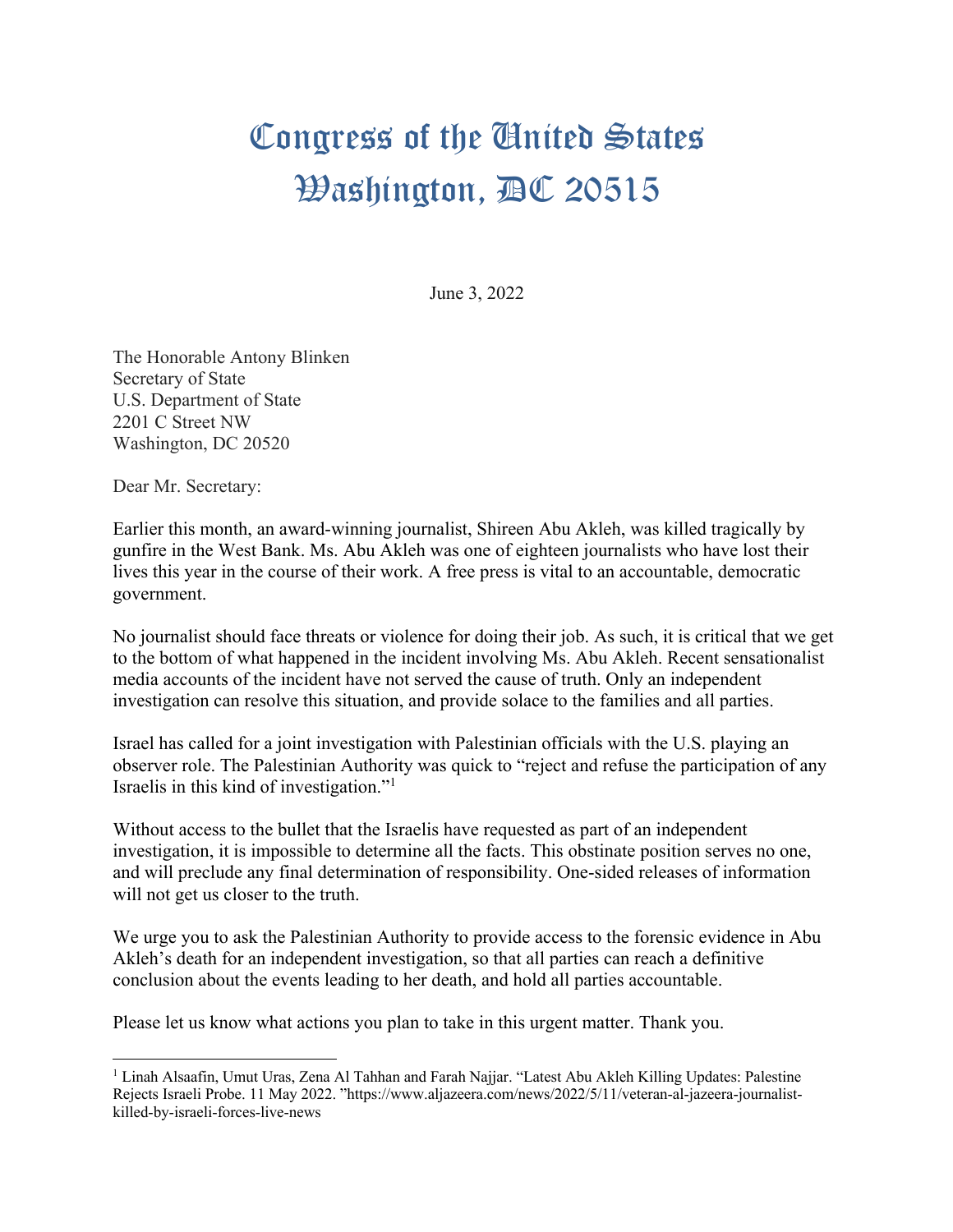Sincerely,

Josh Gottheimer Fred Upton Member of Congress Member of Congress

 $\frac{1}{s}$ 

 $\frac{1}{s}$   $\frac{s}{s}$   $\frac{s}{s}$   $\frac{s}{s}$   $\frac{s}{s}$   $\frac{s}{s}$   $\frac{s}{s}$   $\frac{s}{s}$   $\frac{s}{s}$   $\frac{s}{s}$   $\frac{s}{s}$   $\frac{s}{s}$   $\frac{s}{s}$   $\frac{s}{s}$   $\frac{s}{s}$   $\frac{s}{s}$   $\frac{s}{s}$   $\frac{s}{s}$   $\frac{s}{s}$   $\frac{s}{s}$   $\frac{s}{s}$   $\frac{s}{s}$   $\frac{s}{s}$   $\frac{s}{s}$   $\frac{s$ Jimmy Panetta Ben Cline

Member of Congress Member of Congress

 $\frac{1}{s}$   $\frac{s}{s}$   $\frac{s}{s}$   $\frac{s}{s}$   $\frac{s}{s}$   $\frac{s}{s}$   $\frac{s}{s}$   $\frac{s}{s}$   $\frac{s}{s}$   $\frac{s}{s}$   $\frac{s}{s}$   $\frac{s}{s}$   $\frac{s}{s}$   $\frac{s}{s}$   $\frac{s}{s}$   $\frac{s}{s}$   $\frac{s}{s}$   $\frac{s}{s}$   $\frac{s}{s}$   $\frac{s}{s}$   $\frac{s}{s}$   $\frac{s}{s}$   $\frac{s}{s}$   $\frac{s}{s}$   $\frac{s$ 

Member of Congress Member of Congress

Lois Frankel Nicole Malliotakis

 $\frac{1}{s}$   $\frac{s}{s}$   $\frac{s}{s}$   $\frac{s}{s}$   $\frac{s}{s}$ 

Darren Soto Peter Meijer Member of Congress Member of Congress

Tom Suozzi Markwayne Mullin Member of Congress Member of Congress

 $\frac{1}{s}$   $\frac{s}{s}$   $\frac{s}{s}$   $\frac{s}{s}$   $\frac{s}{s}$   $\frac{s}{s}$   $\frac{s}{s}$   $\frac{s}{s}$   $\frac{s}{s}$   $\frac{s}{s}$   $\frac{s}{s}$   $\frac{s}{s}$   $\frac{s}{s}$   $\frac{s}{s}$   $\frac{s}{s}$   $\frac{s}{s}$   $\frac{s}{s}$   $\frac{s}{s}$   $\frac{s}{s}$   $\frac{s}{s}$   $\frac{s}{s}$   $\frac{s}{s}$   $\frac{s}{s}$   $\frac{s}{s}$   $\frac{s$ 

Juan Vargas David Joyce Member of Congress Member of Congress

 $\frac{1}{s}$   $\frac{s}{s}$   $\frac{s}{s}$   $\frac{s}{s}$   $\frac{s}{s}$   $\frac{s}{s}$   $\frac{s}{s}$   $\frac{s}{s}$   $\frac{s}{s}$   $\frac{s}{s}$   $\frac{s}{s}$   $\frac{s}{s}$   $\frac{s}{s}$   $\frac{s}{s}$   $\frac{s}{s}$   $\frac{s}{s}$   $\frac{s}{s}$   $\frac{s}{s}$   $\frac{s}{s}$   $\frac{s}{s}$   $\frac{s}{s}$   $\frac{s}{s}$   $\frac{s}{s}$   $\frac{s}{s}$   $\frac{s$